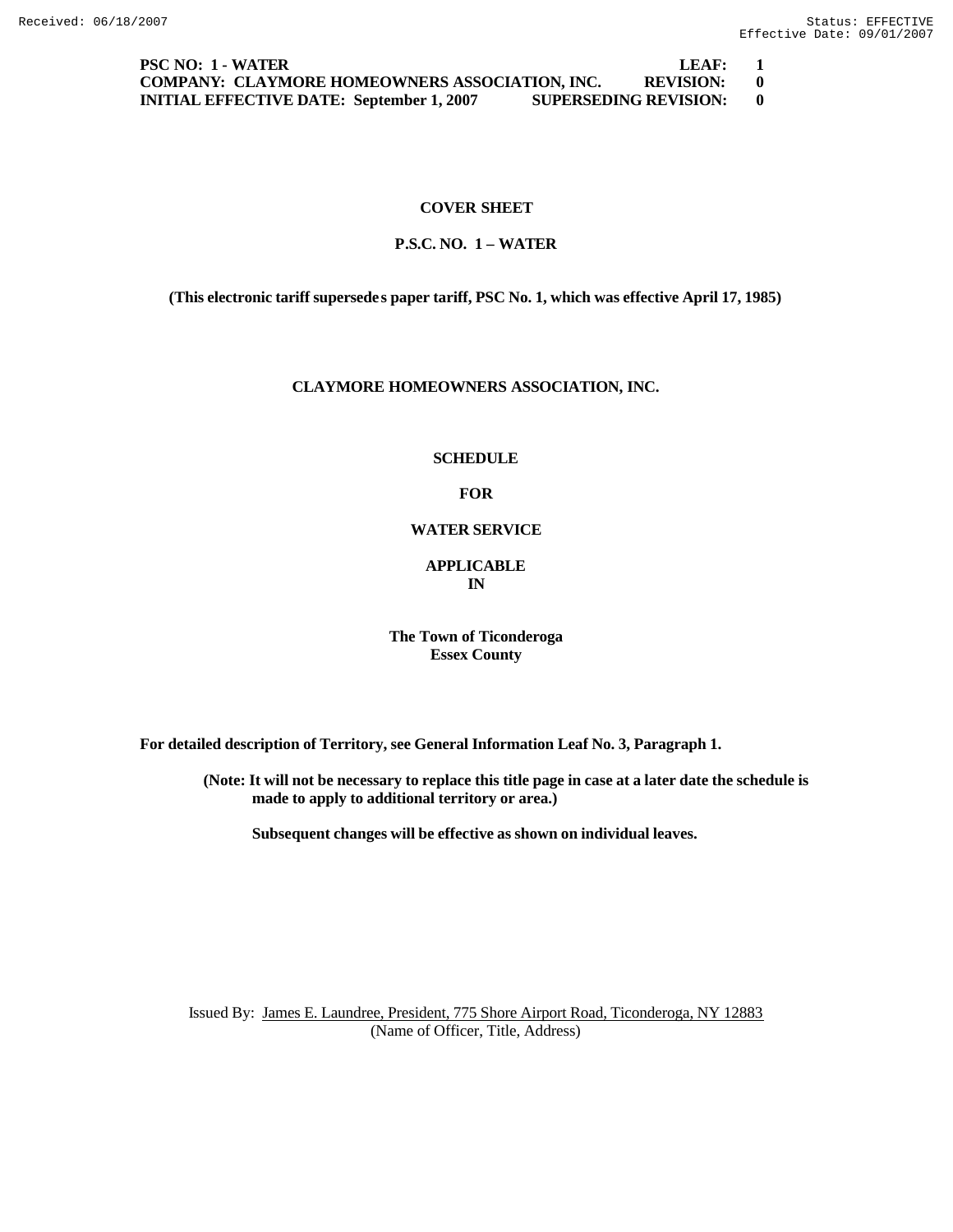| <b>PSC NO: 1 - WATER</b>                                                         | LEAF:            | <sup>2</sup> |
|----------------------------------------------------------------------------------|------------------|--------------|
| COMPANY: CLAYMORE HOMEOWNERS ASSOCIATION, INC.                                   | <b>REVISION:</b> |              |
| <b>SUPERSEDING REVISION:</b><br><b>INITIAL EFFECTIVE DATE: September 1, 2007</b> |                  |              |

# **TABLE OF CONTENTS**

|     | <b>GENERAL INFORMATION</b>                                 | <b>LEAF NO.</b> |
|-----|------------------------------------------------------------|-----------------|
| 1.  | Territory                                                  | 3               |
| 2.  | Application for Water Service                              | 3               |
| 3.  | Deposits - Security                                        | 3               |
| 4.  | Deposits - Interest                                        | $\overline{4}$  |
| 5.  | Deposits - Return                                          | $\overline{4}$  |
| 6.  | Deposits - Other                                           | $\overline{4}$  |
| 7.  | <b>General Rules</b>                                       | $5 - 6$         |
| 8.  | Metered Service                                            | $6 - 7$         |
| 9.  | <b>Unmetered Service</b>                                   | 7               |
| 10. | <b>Extension of Mains</b>                                  | $\tau$          |
| 11. | Discontinuance of Service - Non-payment                    | $7 - 8$         |
| 12. | Discontinuance of Service - Other                          | $8 - 9$         |
| 13. | Discontinuance of Residential Service - Special Procedures | 9               |
| 14. | <b>Deferred Payment Agreements</b>                         | 9               |
| 15. | <b>Complaint Handling Procedures</b>                       | 10              |
| 16. | <b>Restoration of Service</b>                              | $10 - 11$       |
| 17. | <b>Interest on Customer Overpayments</b>                   | 11              |
| 18. | Regulation                                                 | 11              |
|     | <b>RATES</b><br>Service Classification No. 1               | 12              |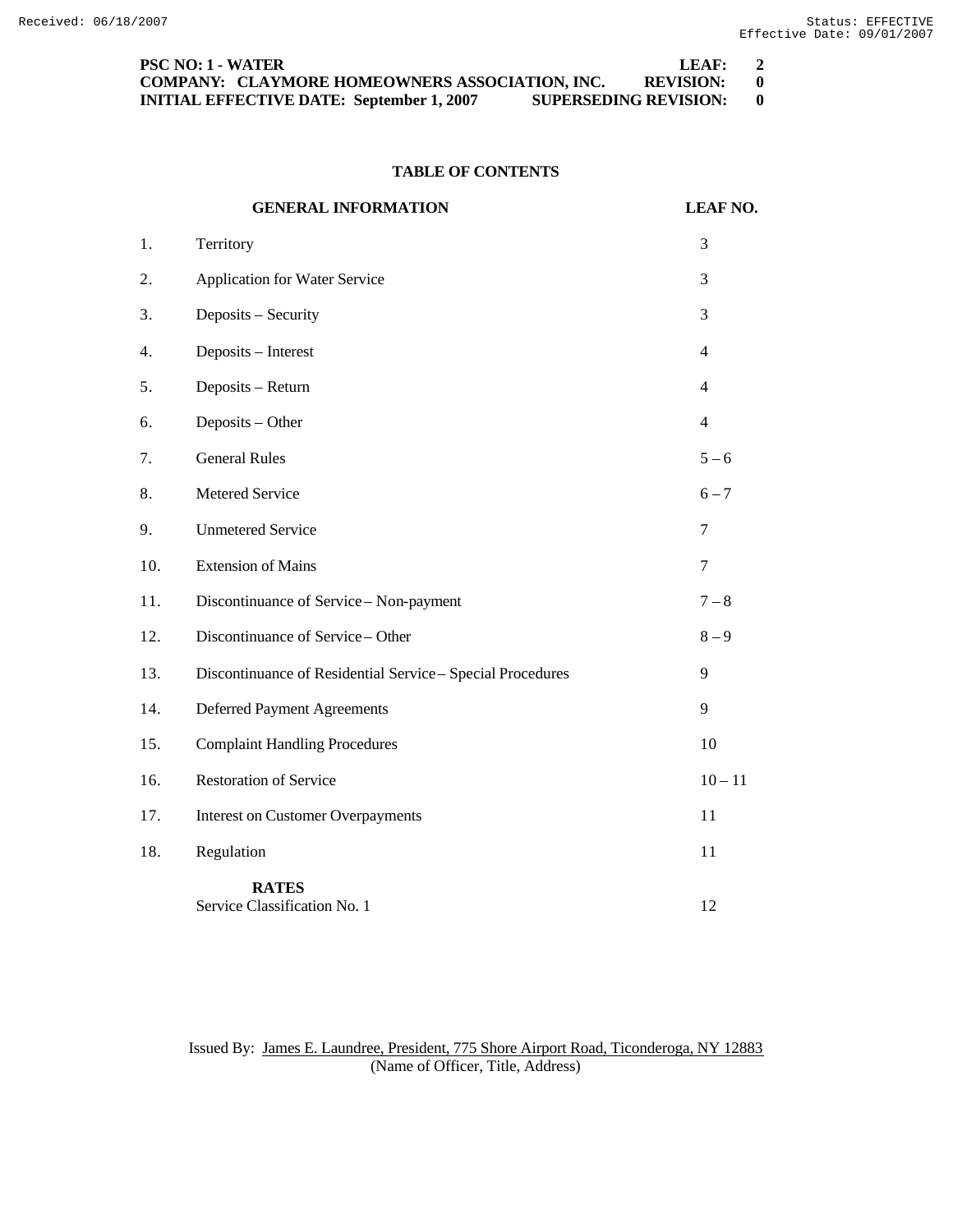**PSC NO: 1 - WATER LEAF: 3 COMPANY: CLAYMORE HOMEOWNERS ASSOCIATION, INC. REVISION: 0 INITIAL EFFECTIVE DATE: September 1, 2007 SUPERSEDING REVISION: 0**

### **GENERAL INFORMATION**

1. Territory (County, Town Development, Streets, etc.)

Service Provided to Members of Claymore Homeowners Association, Inc. Lake Shore Airport road Town of Ticonderoga Essex County

- 2. Application for Water Service
	- A. Applicant must be a member of Claymore Homeowners Association, Inc.
	- B. Written application for service may be required.
	- C. A separate application may be required for each premise.
	- D. Premises may be subject to inspection by the Association.
	- E. Applications need not be accepted from customers with charges due on any water accounts with the Association. The Association must accept an application if the customer enters into a deferred payment agreement.
	- F. Service pipe installations are subject to Association approval.
- 3. Deposits Security
	- A. As a condition of receiving service, the Association may require a deposit from customers that are delinquent (having a bill remaining unpaid 23 days from the date mailed), seasonal, short term or temporary or who have had service terminated for non-payment during the preceding 6 months. In addition, a deposit may also be required from a non-residential customer whose credit has not been established with the Association. A delinquent customer shall be provided with a written notice 20 days before the deposit is assessed which states that failure to make timely payments will permit the Association to require a deposit from such customer.
	- B. Deposits from applicants and customers may not exceed two times the estimated average monthly bill for a calendar year, except in the case of customers whose usage varies widely where deposits may not exceed twice the average monthly bill for the peak season.
	- C. The Association shall perform an annual review of the billing history of every customer who has a deposit with the Association to assure that a deposit is still required under (3A) above and that the amount of the deposit conforms with (3B) above. The Association reserves the right to review the deposit at any time. If a review shows that the deposit held falls short of the amount the Association may require by 25 percent or more, the Association may require the payment of an additional amount. If a review shows that the deposit held exceeds the amount required by 25 percent or more, the Association shall refund the excess to the customer. The customer may request a downward revision of the deposit.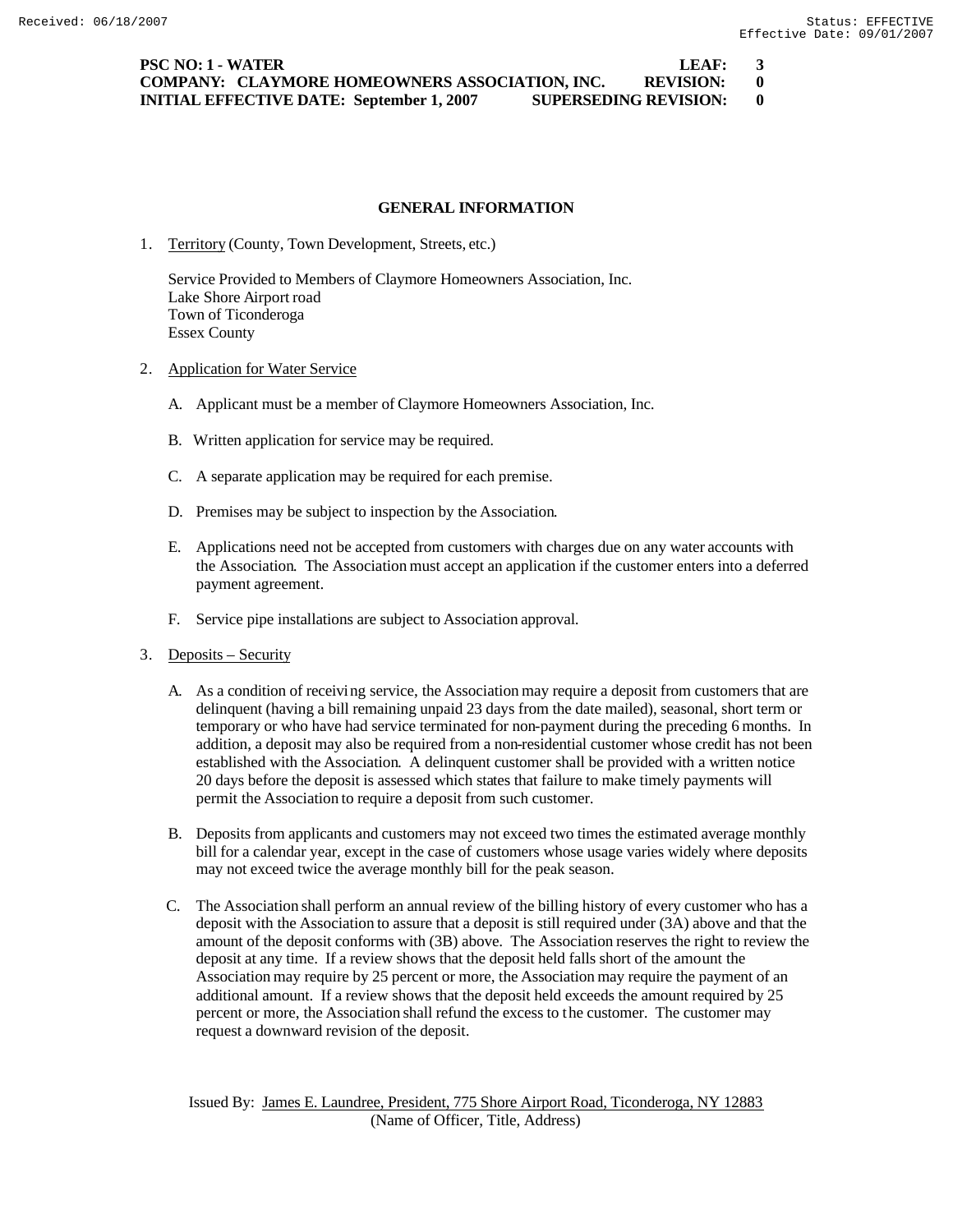| <b>PSC NO: 1 - WATER</b>                                                         | LEAF:            | $\boldsymbol{4}$ |
|----------------------------------------------------------------------------------|------------------|------------------|
| <b>COMPANY: CLAYMORE HOMEOWNERS ASSOCIATION, INC.</b>                            | <b>REVISION:</b> | - 0              |
| <b>SUPERSEDING REVISION:</b><br><b>INITIAL EFFECTIVE DATE: September 1, 2007</b> |                  | $\mathbf{0}$     |

### **GENERAL INFORMATION**

#### 4. Deposits – Interest

Every deposit shall earn simple interest at the rate per annum prescribed by the Public Service Commission. The interest must be paid to customers when the deposit is returned. If the deposit has been held for 12 consecutive months or more, the interest must be credited to the customer no later than the first bill rendered after the next succeeding first day of October and at the end of each succeeding 12 month period.

### 5. Deposits – Return

- A. The Association shall return to a customer a deposit or portion of a deposit and all interest thereon no more than 30 days after:
	- (1) the day the account is closed and all bills are paid; or
	- (2) the date of the first bill for service rendered after a 12 month period during which time the customer was not delinquent, provided there is no other basis for the Association to request a deposit; or
	- (3) a review of the deposit shows that a reduction of the deposit is warranted.
- B. A deposit or portion of a deposit plus interest thereon that is subject to return may be credited to the customer's account in the amount of any outstanding charges. If any balance remains, a refund check shall be issued.

#### 6. Deposits – Other

- A. In the event that the applicant desires service for a trailer or other non-permanent structure, he shall deposit with the Association all costs of the connection of such service. Said deposit shall bear simple interest as required above and shall be refunded at the end of 10 years, or sooner in the event that a permanent structure for such service connection is completed.
- B. The Association may also require deposits from customers to guarantee future payments as set forth in lawn sprinkler, main extension, or other forms of contracts which are in a form approved by the Public Service Commission. The interest rates for these deposits will be the same as the interest rates for security deposits and such interest will be credited to the customer as prescribed by Commission rules.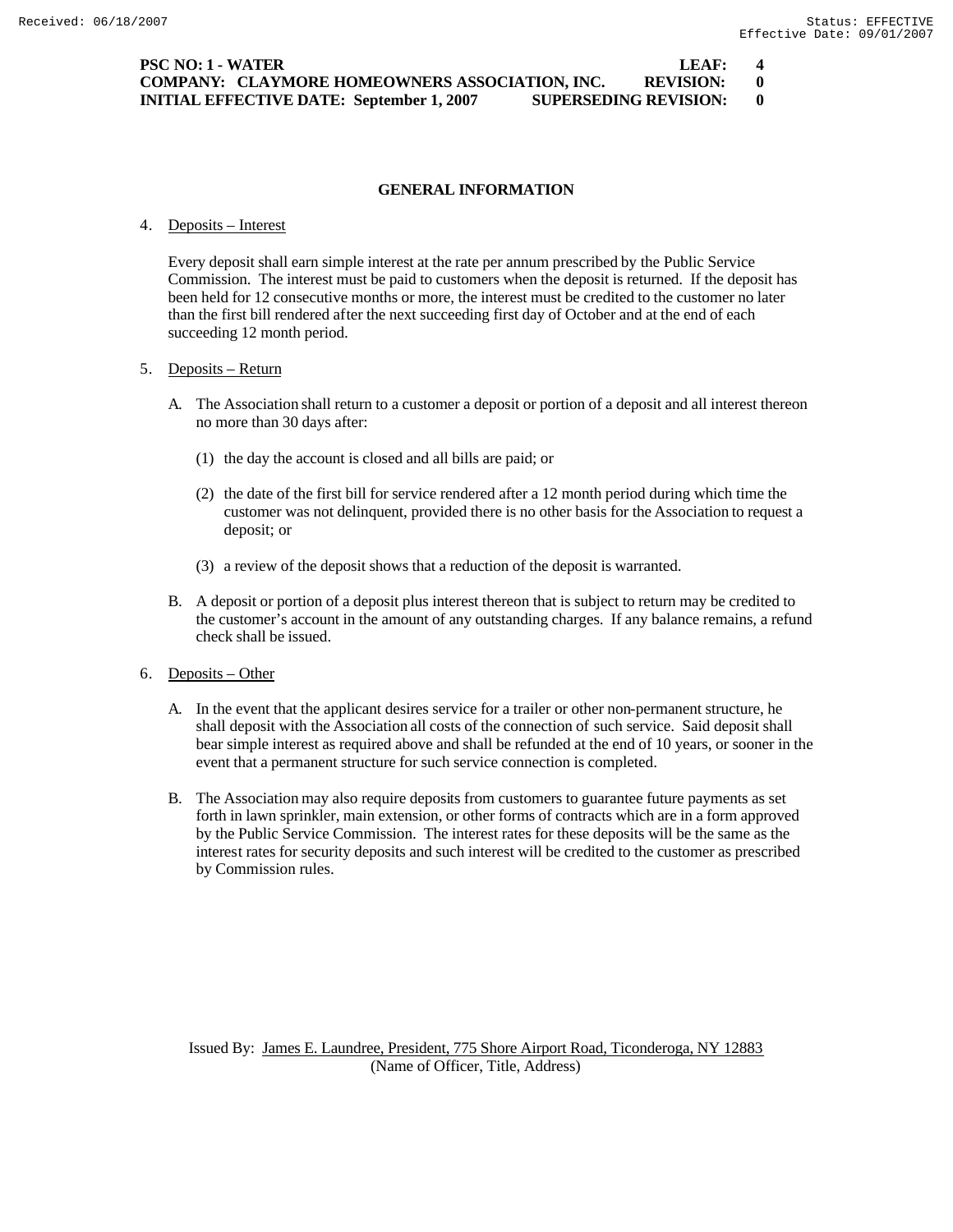**PSC NO: 1 - WATER LEAF: 5 COMPANY: CLAYMORE HOMEOWNERS ASSOCIATION, INC. REVISION: 0 INITIAL EFFECTIVE DATE: September 1, 2007 SUPERSEDING REVISION: 0**

### **GENERAL INFORMATION**

#### 7. General Rules

- A. Customers must provide 10 days' written notice prior to the date on which termination of service is requested or prior to a change of occupancy, until which date the customer will be responsible for payment of service.
- B. Fire hydrants shall not be used without the written permission of the Association or unless in conformance with filed fire protection tariff provisions.
- C. The Association will not be liable for damage resulting from the presence of its facilities, supply, or use of water service, except damage resulting from gross negligence of the Association.
- D. The Association may shut off water in its mains to make repairs and extensions. Where possible, proper advance notice will be made to customers affected.
- E. The use of water for sprinkling, swimming pools, or other less essential uses may be restricted or prohibited where such use may unreasonably reduce the adequacy of service for other domestic purposes.
- F. There must be a separate service for each premise.
- G. Installation of service pipes and mains will not normally be made when the ground is frozen.
- H. The customer is responsible for service pipes and plumbing within the property line. Any plumbing work done on the customer's service pipe is subject to approval by the Association. No underground work shall be covered up until it has been inspected and approved by the Association.
- I. All leaks on customer premises or the customer portion of the service pipe must be repaired as soon as possible.
- J. All mains, services (up to the property line) and other water system facilities will be maintained and replaced by the Association.
- K. The Association will supply water in the distribution system at pressures between 20 and 100 pounds per square inch (psi) and will strive, where practicable, to maintain a normal working pressure of 60 psi with a minimum of 35 psi. If the Association makes changes to its system which cause the pressure to increase to over 100 psi to existing customers, the Association will be responsible for the first installation of the necessary equipment in the customer's premises. From that point on the equipment will be considered part of the customer's internal plumbing and the customer will be responsible for its maintenance or replacement. If a water pressure reducing valve, in the customer's or applicant's opinion, is necessary or desired to safeguard the plumbing, it is the customer's or applicant's responsibility to purchase, install and maintain this equipment. Where a pressure reducing valve is used it is also advisable to install a suitable pressure relief valve. All installations will comply with the local building codes and standards and are considered a part of the customer's internal plumbing.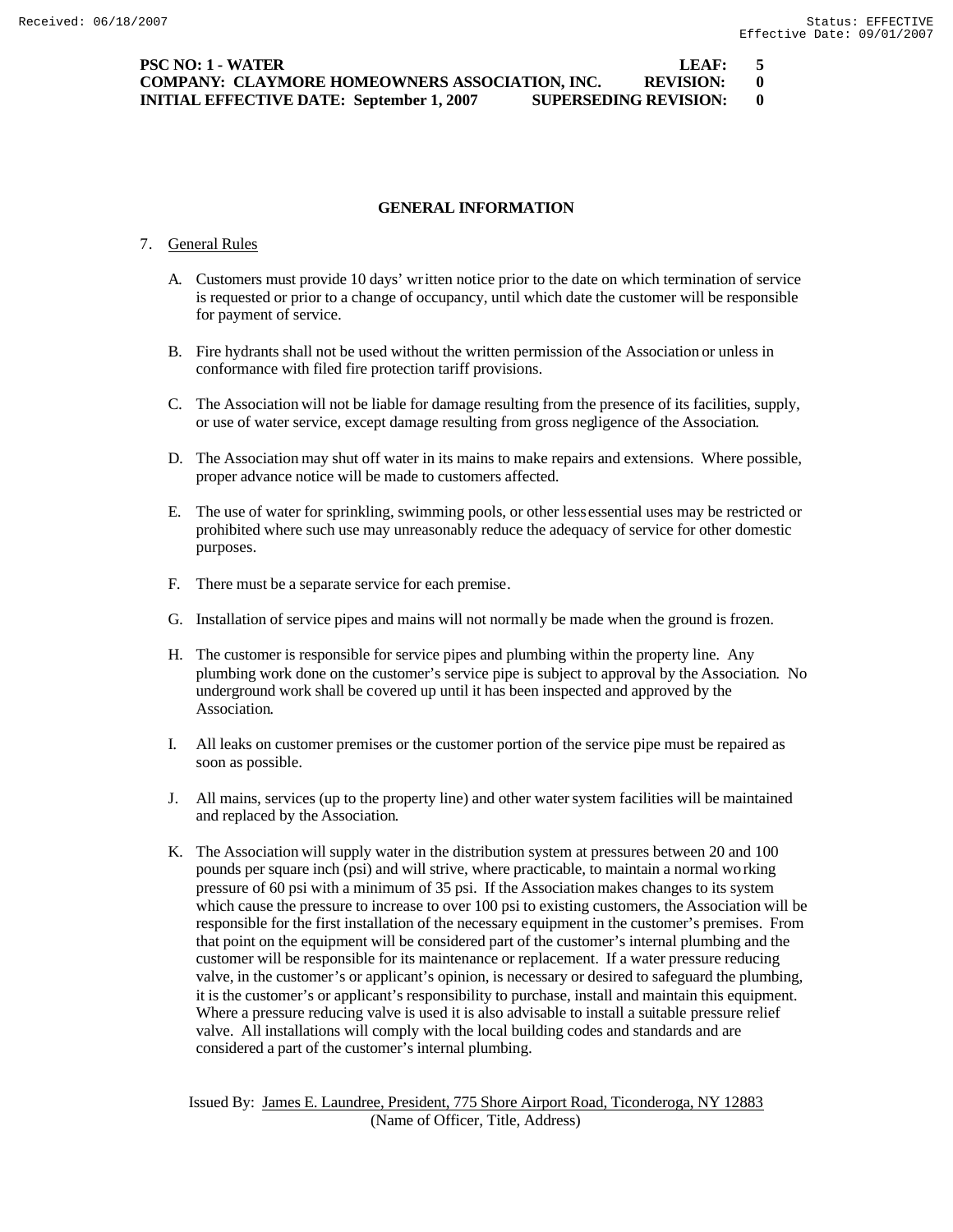## **PSC NO: 1 - WATER LEAF: 6 COMPANY: CLAYMORE HOMEOWNERS ASSOCIATION, INC. REVISION: 0 INITIAL EFFECTIVE DATE: September 1, 2007 SUPERSEDING REVISION: 0**

### **GENERAL INFORMATION**

- L. Where an applicant is seeking service at an elevation or gradient which could not otherwise be adequately serviced by existing plant, the Association will require that the applicant bear the additional cost of providing such extraordinary service, or in the alternative, require the applicant to purchase, install and maintain the necessary special equipment, such as a hydro-pneumatic system, needed to serve the premises. The installation of a hydro-pneumatic system as part of the customer's internal plumbing may be subject to approval of the Health Department and should comply with local building codes and standards.
- M. Cross connections to water sources other than the Association's or with other facilities are strictly prohibited. Customers must, at their expense, install and maintain such backflow prevention devices as may be required by the Association in accordance with good water works practice or applicable laws or regulations.
- N. Customers must permit Association representatives to enter their premises on reasonable request for purposes relating to the operation and maintenance of the Association's system, including inspection of the customer's and the Association's facilities, installation, reading, testing, replacement and removal of meters, and terminating and restoring service.
- O. No person shall maliciously, willfully or negligently break, damage, destroy, uncover, deface, block access to or tamper with any pipe, valve, meter, structure, appurtenance or equipment which is a part of the water works system.
- 8. Metered Service (if applicable and provided for in Service Class No. \_\_\_ or Nos. \_\_\_)
	- A. A meter of a type approved by the Commission is required for each premise.
	- B. The Association will furnish, install, and maintain the meter. Unless the meter register is set at zero, the Association shall attach a tag with the date and meter dial reading at the time of installation.
	- C. The customer will provide a location for the meter acceptable to the Association and will be responsible for the cost of repairing damage resulting from human interference, frost, backflow of hot water, or other such causes.
	- D. Where the Association agrees it is necessary to set a meter outside the building, it shall be installed at the expense of the customer in a pit acceptable to the Association which is both watertight and frostproof. The cover of the pit shall be fastened with a convenient locking device. Where the distance from the property line to the front wall of the building is greater than 75 feet, the Association may require that the meter be set in a pit at or near the property line. If the pit is to be installed on property not owned or controlled by the customer, written consent of the owner of the property shall be obtained prior to the installation.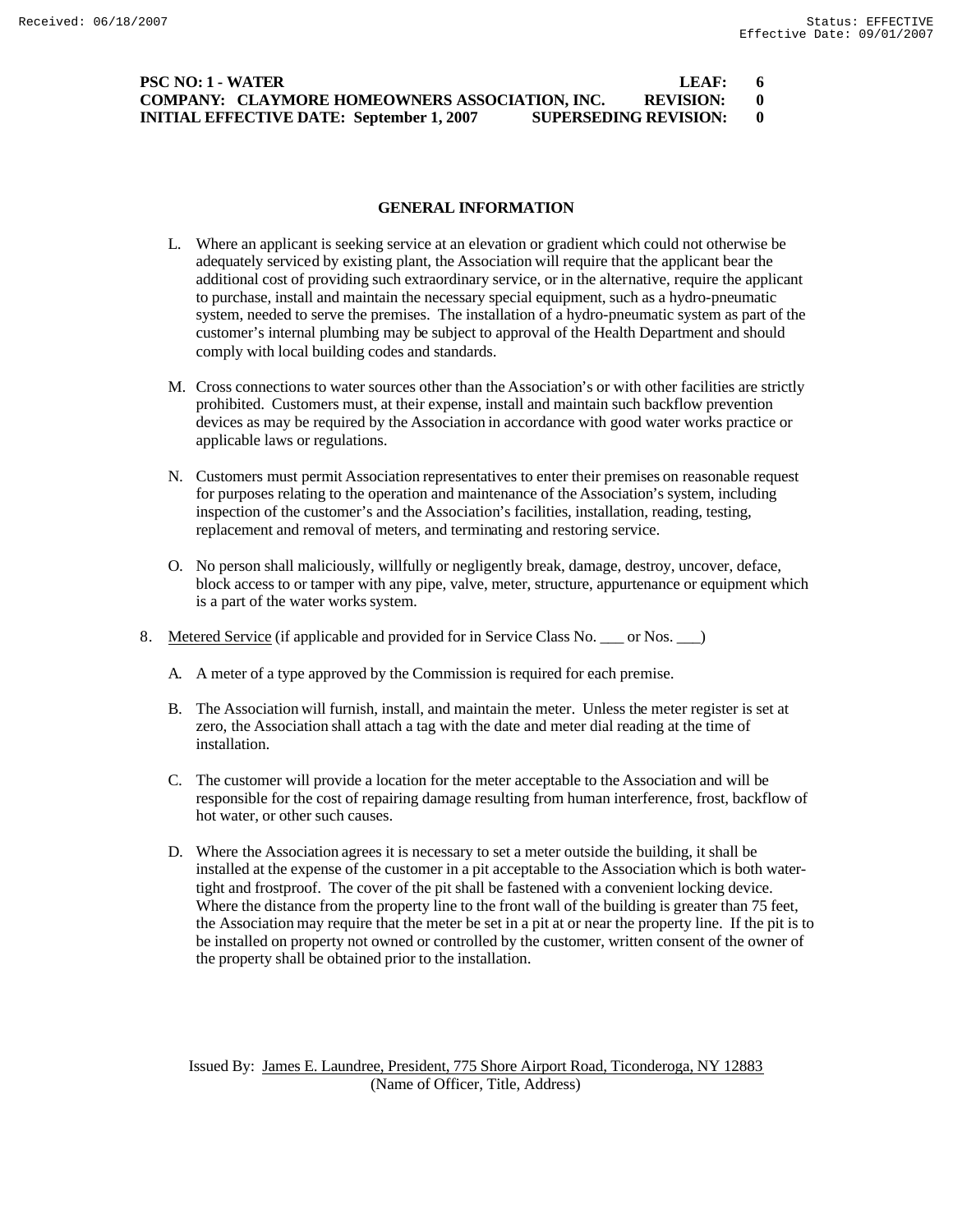**PSC NO: 1 - WATER LEAF: 7 COMPANY: CLAYMORE HOMEOWNERS ASSOCIATION, INC. REVISION: 0 INITIAL EFFECTIVE DATE: September 1, 2007 SUPERSEDING REVISION: 0**

### **GENERAL INFORMATION**

- E. The Association reserves the right to remove, test, and replace the meter.
- F. The Association shall afford the customer an opportunity to verify the final reading of any water meter removed from the premises and obtain the customer's signature on a meter removal card which shows the date removed and the reading.
- G. Meters will be tested in conformance with rules of the Public Service Commission. In the case of a disputed account involving the accuracy of the meter, the Association will have the meter tested upon the request of the customer. Should the customer request to have a second meter test within 1 year, the customer will be responsible for the actual cost incurred to have the meter tested including the cost to remove the meter, payable in advance to the Association. This fee will be refunded if the meter's final weighted average is found to register in excess of 100 percent. Adjustments in bills for over-registration of the meter will be made in accordance with the current rules of the Public Service Commission.
- H. Bills will show meter readings and the dates read.
- I. Bills will be reasonably estimated where a meter has been inaccessible and will be so indicated on the bill.
- J. Where a meter has ceased to register or its percentage of accuracy cannot be determined, an estimated bill for the current period may be rendered. For all other periods the bill shall be the minimum applicable charge.
- 9. Unmetered Service (if applicable and provided for in Service Class No. \_\_\_ or Nos. \_\_\_)

All applicable provisions of this tariff shall apply.

10. Extension of Mains

Mains will be extended in conformance with Commission Rules and Regulations found in 16 NYCRR, Part 501.

11. Discontinuance of Service – Non –Payment

Service may be discontinued under the following provisions: for non-payment of any amount due for water supplied, for failure to make any payment due under a deferred payment agreement or for meter repairs (see Section 8C), for failure to post a required deposit or for failure to pay any fee or charge accruing under the contract or tariff.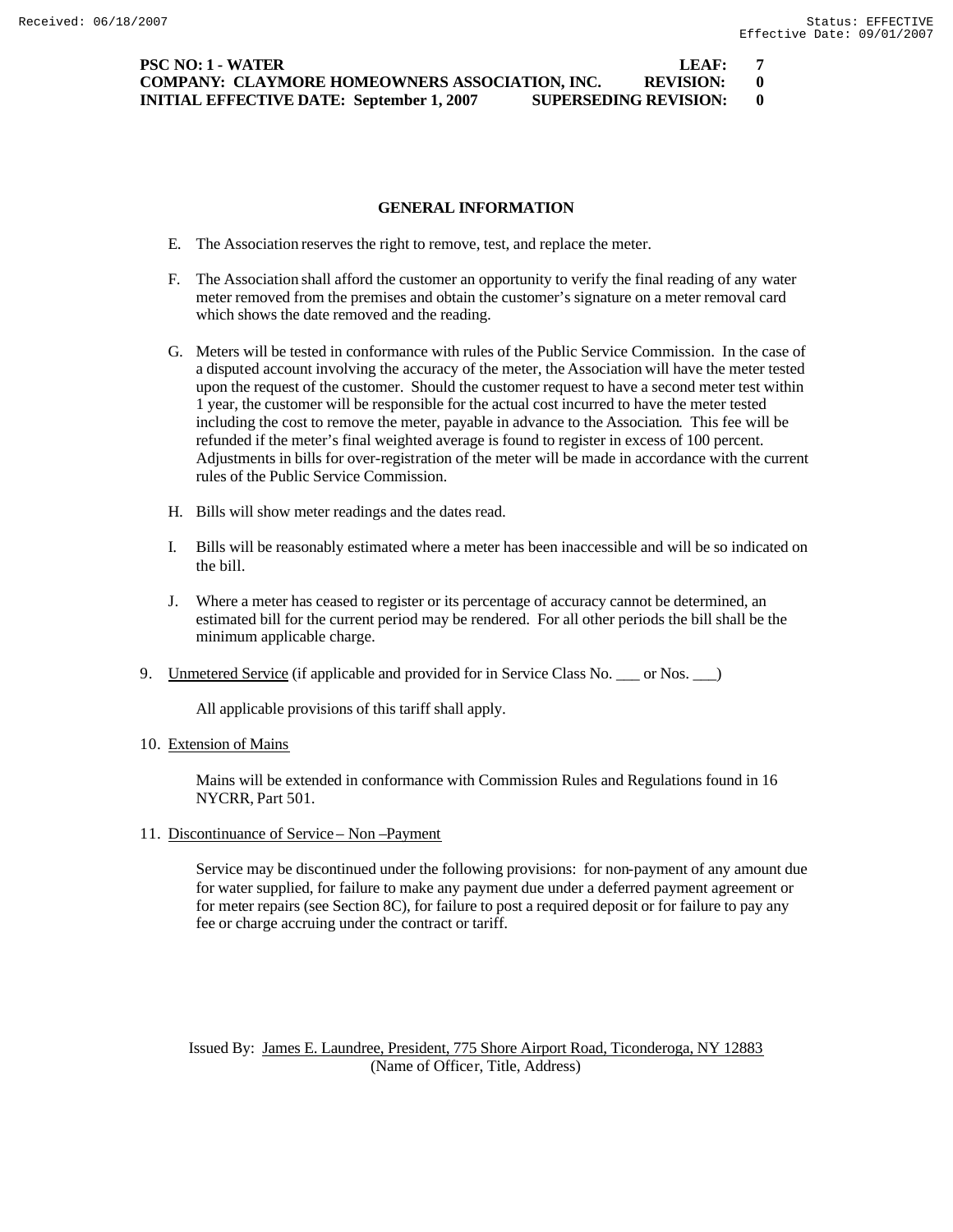| <b>PSC NO: 1 - WATER</b>                                                         | LEAF:            |  |
|----------------------------------------------------------------------------------|------------------|--|
| COMPANY: CLAYMORE HOMEOWNERS ASSOCIATION, INC.                                   | <b>REVISION:</b> |  |
| <b>SUPERSEDING REVISION:</b><br><b>INITIAL EFFECTIVE DATE: September 1, 2007</b> |                  |  |

### **GENERAL INFORMATION**

- A. A bill not paid within 23 days of mailing is considered delinquent, ad the Association ma discontinue service after complying with 16 NYCRR, Part 533 which requires: (1) 15 days written notice if served personally, or (2) 15 days after a registered letter containing such notice has been signed or refused, or (3) 18 days after mailing written notice in a post-paid wrapper. Service will not be re-established until payment of all proper arrears, charges and deposits is made or a deferred payment agreement is entered into. Receipt of a subsequently dishonored negotiable instrument in response to a notice of discontinuance shall not constitute payment of the customer's account and the Association shall not be required to issue additional notice prior to discontinuance. There will be a charge for processing all returned checks equal to the bank charge plus a handling fee of \$5.00 (not to exceed the maximum allowed by Section 5-328 of General Obligations Law).
- B. The Association will not discontinue service to residential premises for non-payment of bills on a Friday, Saturday, Sunday, public holiday (as defined in General Construction Law), or on a day on which the utility's main office is closed. Discontinuance can only take place from Monday to Thursday between the hours of 8 a.m. and 4 p.m.
- C. The Association will not discontinue service for non-payment of bills to any person or entity receiving public assistance if the payment for such service is to be paid directly by the Department of Social Services or by the local Social Services representatives.
- 12. Discontinuance of Service Other
	- A. Service rendered under any application, contract or agreement may be discontinued by the Association after reasonable notice for any of the following reasons:
		- (1) For willful or indifferent waste of water due to any cause or for non-authorized use of water.
		- (2) For failure to protect from damage the meter and connection, or for failure to protect and maintain the service pipe or fixtures on the property of the customer in a condition satisfactory to the Association.
		- (3) For tampering with any meter, connections, service pipe, curb cock, seal or any other appliance of the Association controlling or regulating the customer's water supply.
		- (4) For failure to provide the Association's employees reasonable access to the premises supplied, or for obstructing the way of ingress to the meter or any other appliances controlling or regulating the customer's water supply.
		- (5) In case of vacancy of the premises.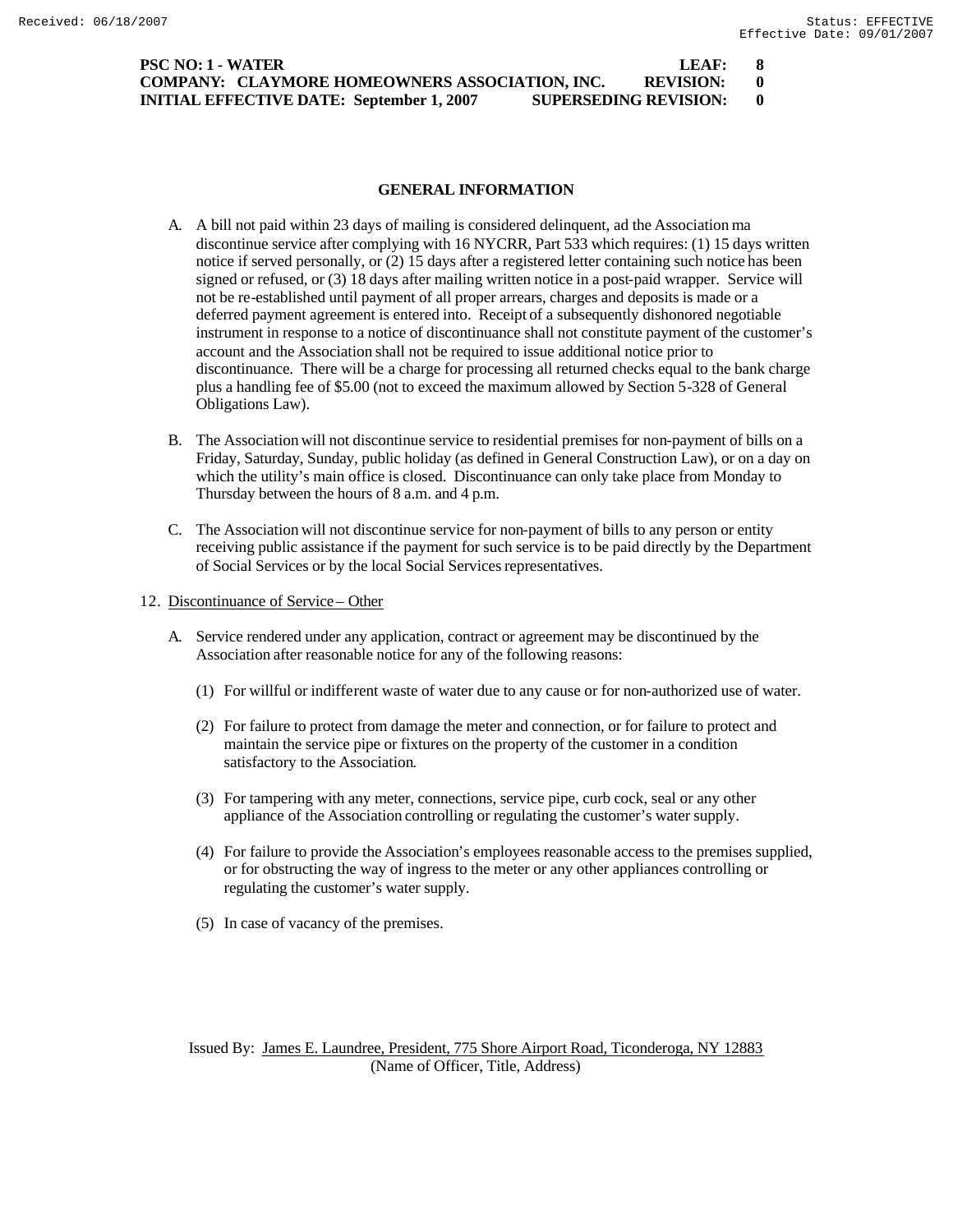## **GENERAL INFORMATION**

- (6) For cross connections.
- (7) For submetering or reselling water.
- (8) For non-compliance with water usage restrictions.
- (9) For violation of any rule or regulation of the Association as filed with the Public Service Commission, provided such violation affects the reliability or integrity of the water system.
- B. Written notice of discontinuance of service shall contain the information required by 16 NYCRR Section 533.3 and will be given except in those instances where a public health hazard exists.
- C. The Association may, at any time, temporarily discontinue water service in case of accident, or for the purpose of making connections, alterations, repairs, changes, etc.
- D. Except as stated in the preceding paragraph, or in the case of a violation that threatens the integrity of the water system, the Association shall not discontinue service to any customer on a Friday, Saturday, Sunday, Public Holiday or on a day when the Association is not open for business. Public Holiday shall refer to those holidays defined in the General Construction Law.

### 13. Discontinuance of Residential Service – Special Procedures

If termination of service would result in serious impairment to health and safety, the Association must delay the termination of service or, if service has already been terminated, must restore service, for thirty days under the following conditions.

- A. all occupants are either blind, disabled, 62 years of age or older or 18 years of age or under;
- B. a medical emergency exists; or
- C. if heating would be affected between November 1 and April 1.

It is the customer's responsibility to notify the Association that such conditions exist and to provide any required documentation. The Association may require that the customer make appropriate arrangements to pay any arrears as well as pay current bills.

14. Deferred Payment Agreements

In addition to those circumstances in Section 13, the Association will consider granting customers reasonable payment terms in cases where a customer is threatened with termination of service, or where the Association has issued a backbill to a customer. Any such agreement may require the customer to make a reasonable down payment, and to pay bills when issued.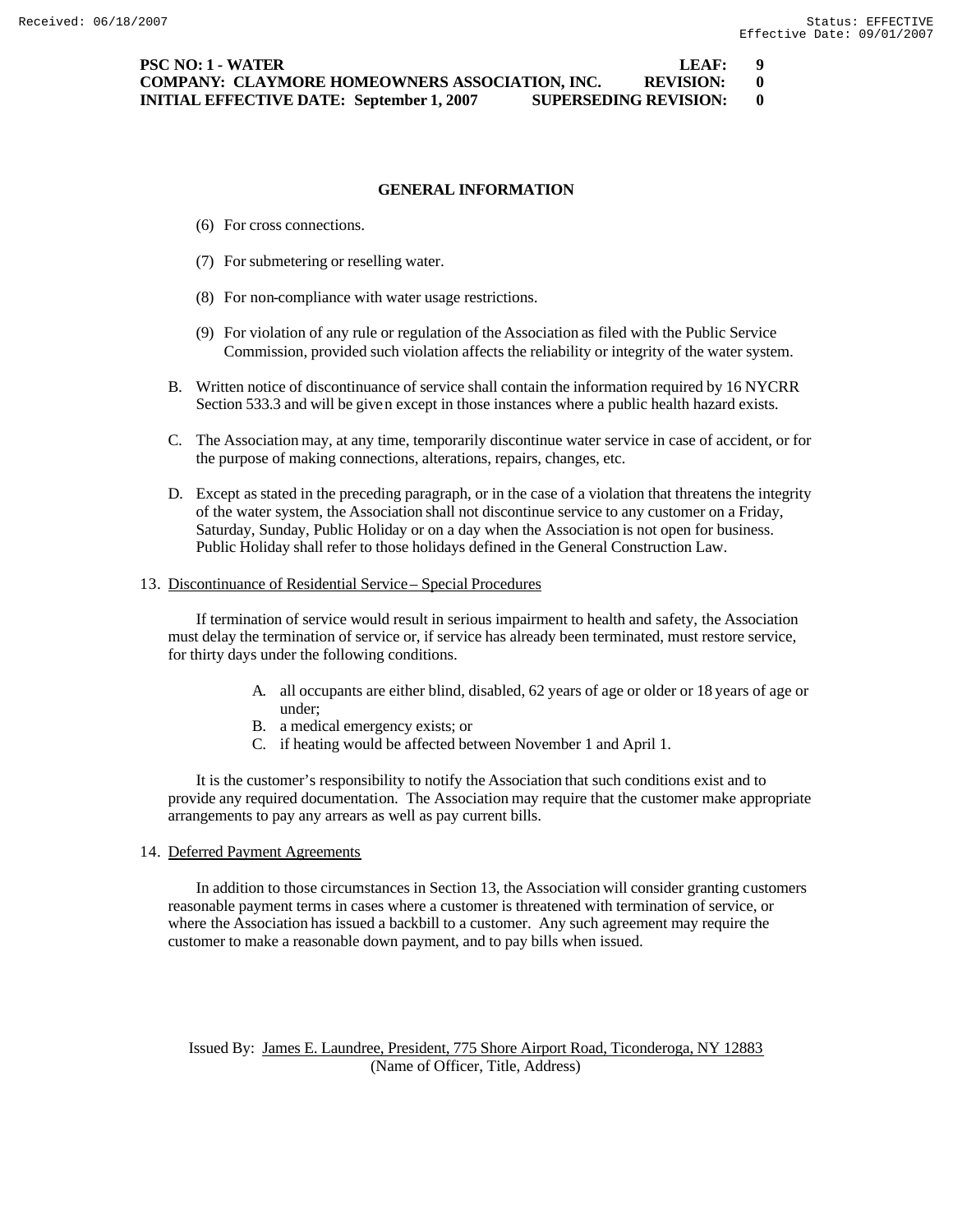## **PSC NO: 1 - WATER LEAF: 10 COMPANY: CLAYMORE HOMEOWNERS ASSOCIATION, INC. REVISION: 0 INITIAL EFFECTIVE DATE: September 1, 2007 SUPERSEDING REVISION: 0**

### **GENERAL INFORMATION**

### 15. Complaint Handling Procedures

- A. The Association will promptly investigate and evaluate all complaints received from customers regarding bills for service rendered or required deposits. The results of the Association's findings will be reported to the customer. During the period of investigation and evaluation, service will not be discontinued, nor shall a new notice of termination be issued, provided, however, that the customer will be required to pay the undisputed portion of any balance due, which may include for current usage.
- B. After the completion of such an investigation, if the Association determines that the disputed service has been rendered, or that the disputed charge or deposit is proper in whole or in part, the Association may require that the full bill or deposit be paid. Appropriate notices of the determination shall be given to the customer, and where notice of discontinuance of service was previously sent, or is served with the determination, such notice shall include a statement advising the customer of the availability of the Commission's complaint handling procedures, including the address and telephone number of the Department's Consumer Services Division. Where prior notice of discontinuance was sent, Association procedure provides for discontinuance of service if customer fails to pay the proper amount due and owing within 5 days after notice of the Association determination was served personally on the customer or at least 8 days after mailing of the notice. Under no circumstances will discontinuance of service occur if so precluded by the Commission.
- C. In situations where the complaint procedures of the Commission have been invoked and it is determined that the disputed service has been rendered or that the disputed charge or deposit is proper and prior notice of discontinuance was sent, a customer's service will not be discontinued for failure to pay the amount found due and owing until at least 5 days after notice of the Commission's determination, where personal service is made, or at least 8 days after mailing of such a notice.

### 16. Restoration of Service

A charge will be made to restore service after discontinuance at the customer's request, for nonpayment or for violation of these rules.

This charge or charges will be at a rate agreed upon by the members of the Association and will appear on all written notices or discontinuance of service. Any member has the right to request that the Department of Public Service investigate the charges.

In a case where service is being restored after discontinuance for non-payment, the Association may require full payment of all arrears as well as the restoration of service charge. If the Association and the member have entered into some form of payment agreement the agreed upon down payment may be required before service will be restored.

If it becomes necessary to disconnect service at the main because of willful acts of a member, the service restoration charge will include the actual costs incurred by the Association to disconnect and reconnect the service.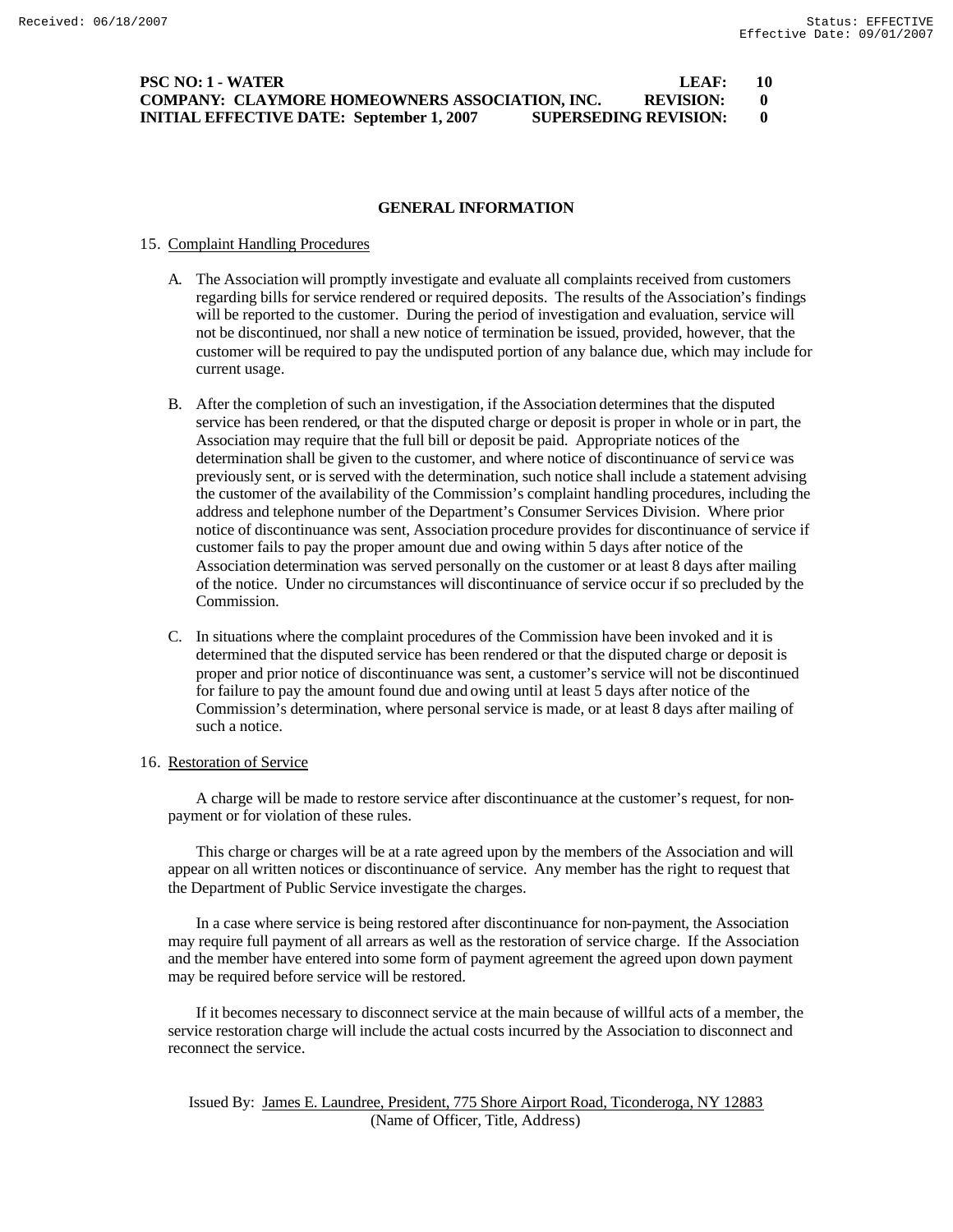# **PSC NO: 1 - WATER LEAF: 11 COMPANY: CLAYMORE HOMEOWNERS ASSOCIATION, INC. REVISION: 0 INITIAL EFFECTIVE DATE: September 1, 2007 SUPERSEDING REVISION: 0**

## **GENERAL INFORMATION**

#### 17. Interest on Customer Overpayments

The Association will provide interest on a customer overpayment as follows:

- A. A customer overpayment is defined as payment by the customer to the Association in excess of the correct charge for water service supplied to the customer which was caused by erroneous billing by the utility.
- B. The rate of interest on such amounts shall be the greater of the unadjusted customer deposit rate or the applicable late payment rate, if any, for the service classification under which the customer was billed. Interest shall be paid from the date when the customer overpayment was made, adjusted for any changes in the deposit rate or late payment rate, and compounded monthly, until the date when the overpayment was refunded.
- C. The Association will not pay interest on customer overpayments that are refunded within 30 days after such overpayment is received by the Association.

## 18. Regulation

All matters, rules and other situations concerning the rendering of water service which are not specifically covered herein or in a provision of the New York State Codes, Rules and Regulations and which are subject to the jurisdiction of the Public Service Commission, and for which a customer and the Association cannot agree as to an equitable and fair solution will be referred to said Commission to be resolved. Either the customer or the Association may request that a rule or provision of this tariff be changed for a particular situation.